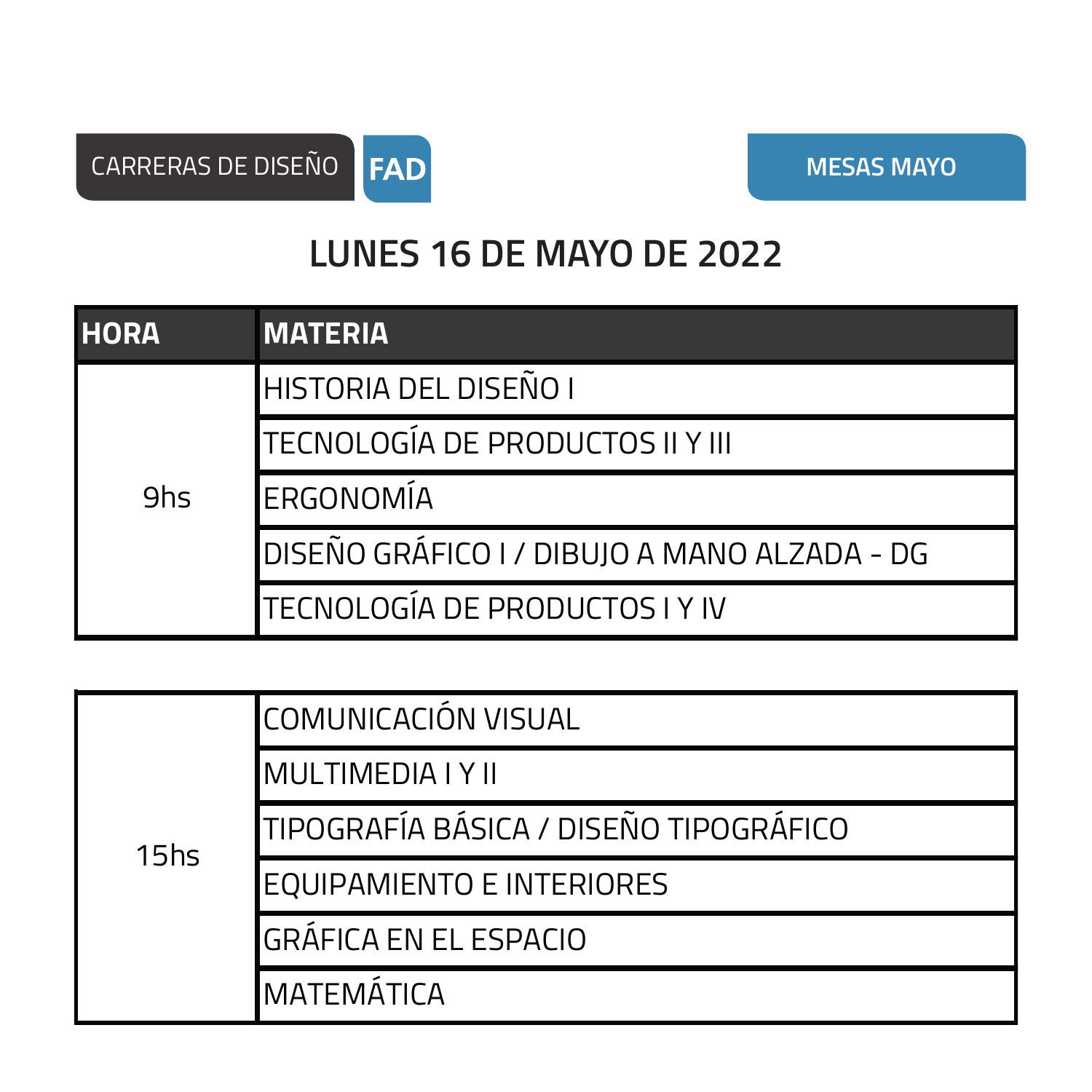## **MARTES 17 DE MAYO DE 2022**

| <b>HORA</b>      | <b>MATERIA</b>                               |
|------------------|----------------------------------------------|
| 9hs              | FOTOGRAFÍA BÁSICA / FOTOGRAFÍA AVANZADA      |
|                  | <b>MATERIALES Y PROCESOS I</b>               |
|                  | MÉTODOS DE DISEÑO                            |
|                  | <b>DISEÑO DE PRODUCTOS I</b>                 |
|                  | INTRODUCCIÓN A LA CULTURA MATERIAL           |
|                  |                                              |
| 15 <sub>hs</sub> | <b>GEOMETRÍA DESCRIPTIVA I Y II</b>          |
|                  | TIPOGRAFÍA II EDITORIAL / TIPOGRAFÍA III EXP |
|                  | LEGISLACIÓN INDUSTRIAL                       |
|                  | TÉCNICAS DE DIBUJO                           |
|                  | DIBUJO A MANO ALZADA - DI                    |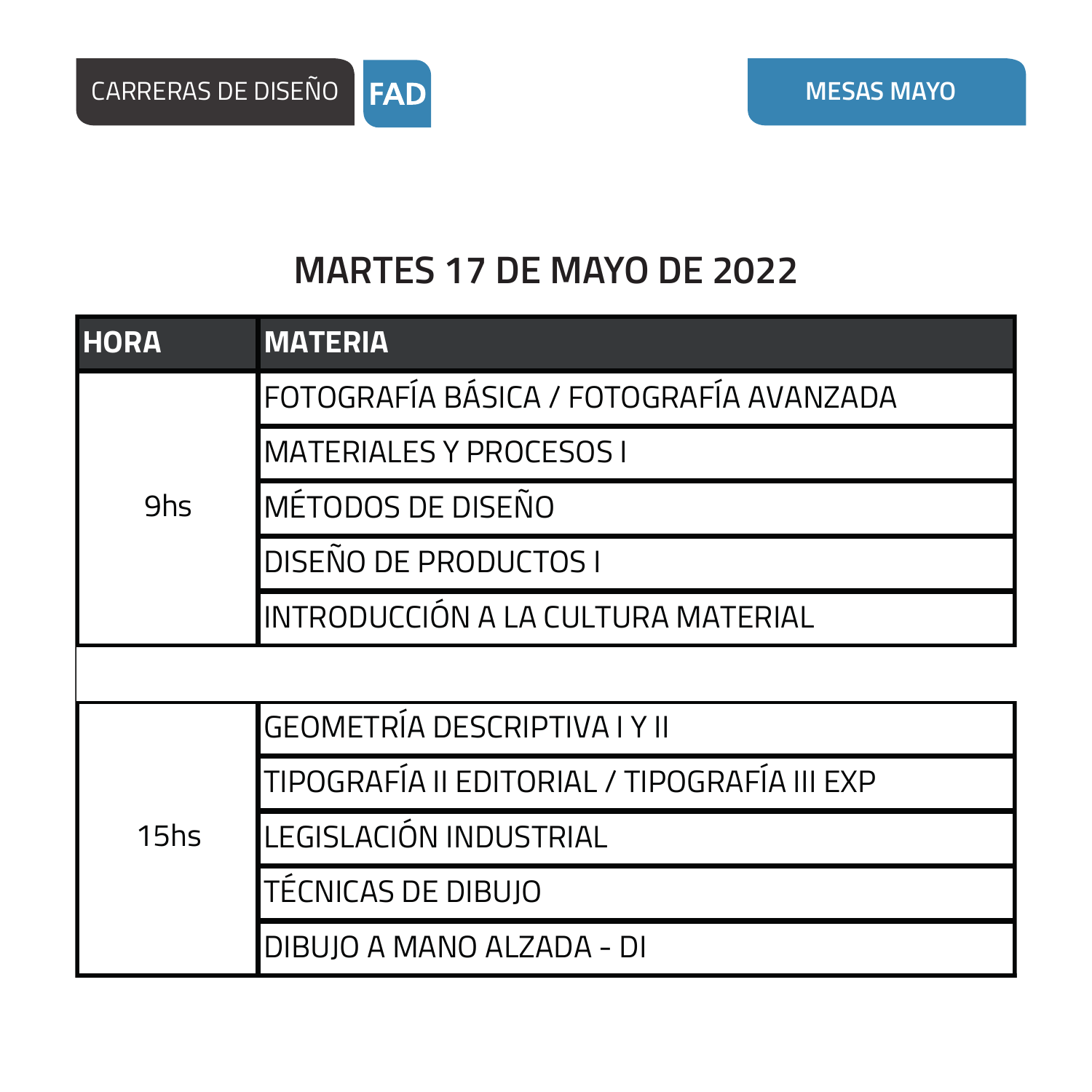

## **JUEVES 19 DE MAYO DE 2022**

| <b>HORA</b>      | <b>MATERIA</b>                  |
|------------------|---------------------------------|
| 9hs              | <b>DIBUJO TÉCNICO</b>           |
|                  | <b>TÉCNICAS DE MAQUETERIA</b>   |
|                  | ECONOMÍA Y GESTIÓN              |
|                  | <b>CAD</b>                      |
|                  | HISTORIA DEL DISEÑO II          |
|                  | FILOSOFÍA DEL DISEÑO            |
|                  | <b>DISEÑO DE PRODUCTOS II</b>   |
|                  | <b>MATERIALES Y PROCESOS II</b> |
|                  |                                 |
| 15 <sub>hs</sub> | <b>TECNOLOGÍA II INSUMOS</b>    |
|                  | NARRATIVA GRAFICA / ILUSTRACION |
|                  | DISEÑO GRÁFICO II               |